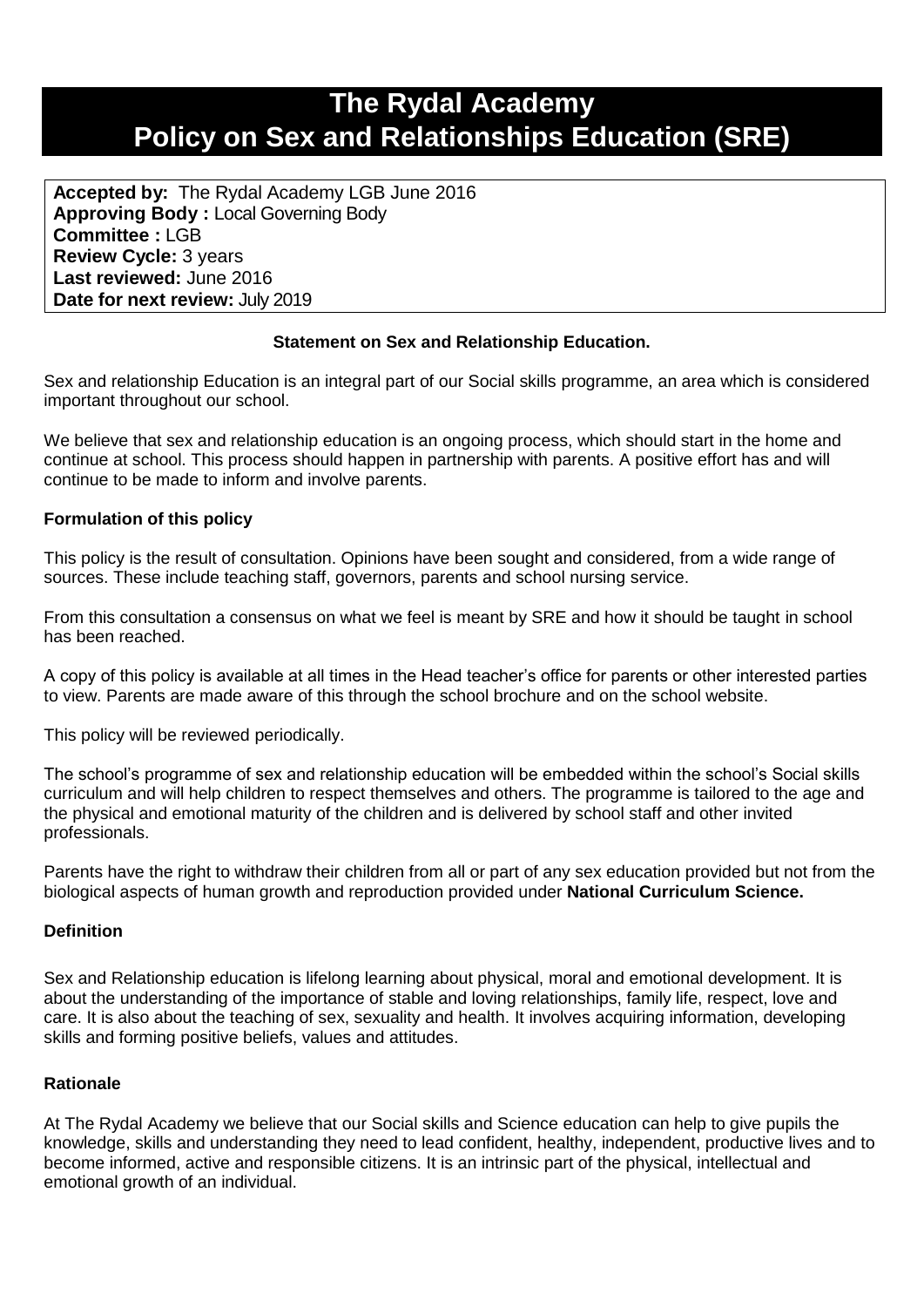# **Aims**

- To provide a secure, sensitive and caring framework where learning and discussion can take place.
- To provide information which is easy to understand, relevant and appropriate for the needs, age and maturity of the pupils.
- Encourage the use of correct vocabulary.
- To foster self worth and awareness, together with a sense of moral responsibility.
- To help the children to acquire and practise important life skills such as critical thinking, decision making, communication and assertiveness.
- To ensure that sex and relationships education is available to all children regardless of gender, ability, cultural or religious background in line with the school's policy on equal opportunities.

# **Provision**

Sex and Relationship teaching will be delivered through the National Curriculum Science where children are required to learn

Key Stage 1

- That animals including humans, move, feed, grow, use their senses and reproduce
- To recognise and compare the main external parts of the bodies of humans
- That humans and animals can produce offspring and these grow into adults
- To recognise the similarities between themselves and others and treat others with sensitivity

# Key Stage 2

- That the life processes common to humans and other animals include nutrition growth and reproduction
- The main stages of the human life cycle

SRE will normally be taught as part of our social skills or science lessons. It will be taught by class teachers and in the case of Years 5 and 6 there will also be input from the school nurse who will deliver the Year 5 and 6 Puberty pack.

Resources and expertise from appropriate outside agencies may be utilised alongside teaching staff within the framework of this policy.

SRE and its implementation will be monitored by the Social skills coordinator.

# **Teaching and learning approaches**

A wide variety of teaching and learning approaches will be used to teach SRE. These will include at appropriate times:

- Use of circle time
- **Discussions**
- Drama/role play
- Games
- Problem solving
- Working alone, in pairs or larger groups of children and with children they may not normally work with
- Involvement of visitors to work with the children i.e. the school nurse

Ground rules for discussion excluding personal questioning of staff or pupils will be established.

We shall attempt to deal with questions in a sensitive, open, frank and matter of fact way.

Questions concerning same sex relationships, sexually transmitted diseases and contraception will be answered if raised.